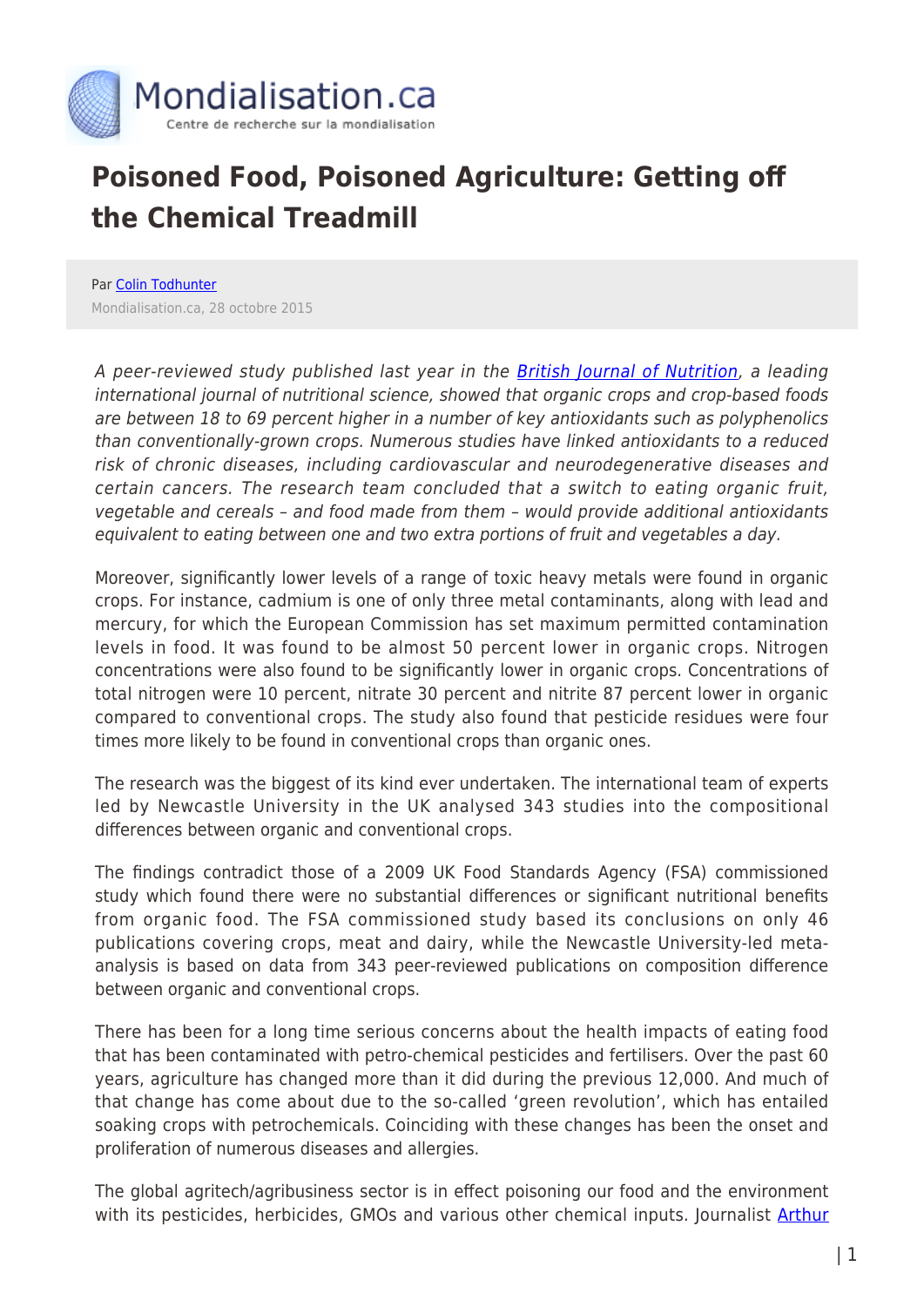[Nelson](http://www.theguardian.com/environment/2015/feb/02/suppressed-eu-report-could-have-banned-pesticides-worth-billions) has written that as many as 31 pesticides could have been banned in the EU because of potential health risks, if a blocked EU paper on hormone-mimicking chemicals had been acted upon.

[Christina Sarich](http://www.globalresearch.ca/34000-pesticides-and-600-chemicals-later-us-food-supply-is-suffering/5483100) recently reported that there are currently 34,000 pesticides registered for use in the US. She states that drinking water it is [often](http://water.usgs.gov/edu/pesticidesgw.html) [contaminated by pesticides](http://water.usgs.gov/edu/pesticidesgw.html) and more babies are being born with [preventable birth](http://www.beyondpesticides.org/resources/pesticide-induced-diseases-database/birth-defects) [defects](http://www.beyondpesticides.org/resources/pesticide-induced-diseases-database/birth-defects) due to pesticide exposure. Chemicals are so prevalently used that they show up in breast milk of mothers.

Illnesses are on the rise too, including asthma, autism and learning disabilities, birth defects and reproductive dysfunction, diabetes, Parkinson's and Alzheimer's diseases and several types of cancer. Sarich says that their [connection to pesticide exposure](http://www.beyondpesticides.org/health/pid-database.pdf) becomes more evident with every new study conducted.

Important pollinating insects have been decimated by chemical herbicides and pesticides, which are also [stripping the soil of nutrients](http://naturalsociety.com/gm-bacteria-suffocates-soil-long-after-gm-crops-are-grown-says-retired-epa-scientist/). As a result, for example, there has been a 41.1 to 100 percent [decrease in vitamin A in 6 foods](http://www.globalhealingcenter.com/effects-of-pesticides/nutrient-depleted-soil): apple, banana, broccoli, onion, potato and tomato. Both onion and potato saw a 100 percent loss of vitamin A between 1951 and 1999.

In Punjab, India, pesticides have turned the state into a ['cancer epicentre](http://www.deccanherald.com/content/309654/punjab-transformation-food-bowl-cancer.html)', and [Indian soils](http://www.thehindu.com/sci-tech/agriculture/india-losing-5334-million-tonnes-of-soil-annually-due-to-erosion-govt/article915245.ece) [are being depleted](http://www.thehindu.com/sci-tech/agriculture/india-losing-5334-million-tonnes-of-soil-annually-due-to-erosion-govt/article915245.ece) as a result of the application of 'green revolution' ideology and chemical inputs. India is losing 5,334 million tonnes of soil every year due to soil erosion because of the indiscreet and excessive use of fertilisers, insecticides and pesticides. The Indian Council of Agricultural Research reports that soil is become deficient in nutrients and fertility.

We can carry on down the route of chemical-intensive, poisonous agriculture, with our health and the environment continuing to be sacrificed on the altar of corporate profit. Or we can shift to organic farming and investment in and reaffirmation of indigenous models of agriculture as advocated by the [International Assessment of Agricultural Knowledge Science](http://www.panna.org/resources/agriculture-crossroads) [and Technology](http://www.panna.org/resources/agriculture-crossroads) (IAASTD) report.

In this respect, botanist **Stuart Newton's** states:

"The answers to Indian agricultural productivity is not that of embracing the international, monopolistic, corporate-conglomerate promotion of chemicallydependent GM crops… India has to restore and nurture her depleted, abused soils and not harm them any further, with dubious chemical overload, which are endangering human and animal health." (p24).

Newton provides insight into the importance of soils and their mineral compositions and links their depletion to the 'green revolution'. In turn, these depleted soils cannot help but lead to mass malnourishment. This is quite revealing given that proponents of the 'green revolution' claim it helped reduced malnutrition. Newton favours a system of agroecology, a sound understanding of soil and the eradication of poisonous chemical inputs.

Over the past few years, there have been numerous high level reports from the UN and development agencies putting forward similar arguments and proposals in favour of small farmers and agroecology, but this has not been translated into real action on the ground where peasant farmers increasingly face marginalisation and oppression.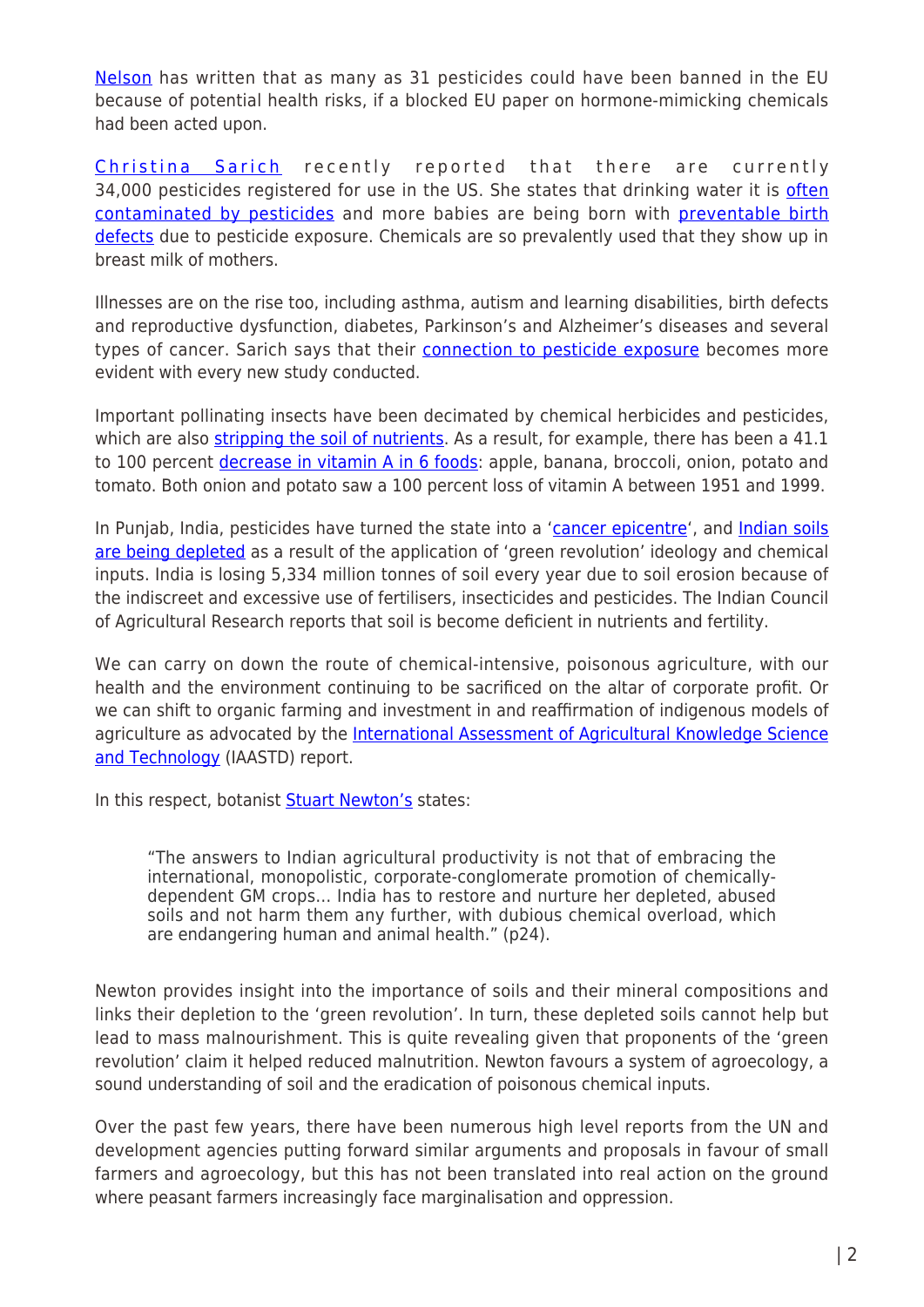According to Vandana Shiva, for instance, the plundering of Indian agriculture by foreign corporations is resulting in a forced removal of farmers from the land and the destruction of traditional communities on a scale of which has not been witnessed anywhere before throughout history. On a global level, not least because [peasant/smallholder farming is more](http://www.globalresearch.ca/how-global-agri-business-destroys-farming/5384510) [productive than industrial farming and because it feeds most of the world,](http://www.globalresearch.ca/how-global-agri-business-destroys-farming/5384510) this is undermining the world's ability for feeding itself. It is also leaving to denutrification: not only in terms of specific items containing less nutrients than before, as described above, but because people are being forced to rely on a narrower range of foodstuffs and crops as monocropping replaces a biodiverse system of agriculture.

The increasingly globalised industrial food system is failing to feed the world but is also responsible for some of the planet's [most pressing political, social and environmental](http://rinf.com/alt-news/editorials/want-help-africa-mr-paterson-stop-promoting-ideology-falsehoods-push-gmos/) [crises](http://rinf.com/alt-news/editorials/want-help-africa-mr-paterson-stop-promoting-ideology-falsehoods-push-gmos/) - not least hunger and poverty. This system - not forgetting [the capitalism that](http://www.globalresearch.ca/agribusiness-and-the-four-horsemen-of-the-apocalypse-the-globalized-system-of-war-poverty-and-food-insecurity/5446008) [underpins it](http://www.globalresearch.ca/agribusiness-and-the-four-horsemen-of-the-apocalypse-the-globalized-system-of-war-poverty-and-food-insecurity/5446008) - and the corporations and institutions (IMF, World Bank, WTO) that fuel it must be confronted, as must the wholly inappropriate and unsustainable urban-centric model of 'development' being forced through at the behest of these corporations in places like India.

Organic farmer and activist **Bhaskar Save describes** how this urban-centric model has served to uproot indigenous agriculture in India with devastating effect:

"The actual reason for pushing the 'Green Revolution' was the much narrower goal of increasing marketable surplus of a few relatively less perishable cereals to fuel the urban-industrial expansion favoured by the government. The new, parasitical way of farming… benefited only the industrialists, traders and the powers-that-be. The farmers' costs rose massively and margins dipped. Combined with the eroding natural fertility of their land, they were left with little in their hands, if not mounting debts and dead soils… Self-reliant farming – with minimal or zero external inputs – was the way we actually farmed, very successfully, in the past. Barring periods of war and excessive colonial oppression, our farmers were largely self-sufficient, and even produced surpluses, though generally smaller quantities of many more items. These, particularly perishables, were tougher to supply urban markets. And so the nation's farmers were steered to grow chemically cultivated monocultures of a few cash-crops like wheat, rice, or sugar, rather than their traditional polycultures that needed no purchased inputs."

Even if proponents of the 'green revolution' choose to live in a fool's paradise by ignoring the ecologically and environmentally unsustainable nature of the system they promote and merely mouth platitudes about organic being less productive, they might like to look at the results Bhaskar Save achieved on his farm. They might also like to consider [this](http://rajpatel.org/2014/08/29/every-factoid-is-a-mystery-how-to-think-more-clearly-about-the-green-revolution-and-other-agricultural-claims/) [analysis](http://rajpatel.org/2014/08/29/every-factoid-is-a-mystery-how-to-think-more-clearly-about-the-green-revolution-and-other-agricultural-claims/) which questions the apparent successes claimed by advocates of the 'green revolution'. And they should certainly consider [this report](http://www.permaculture.co.uk/news/1006156357/30-year-old-trial-finds-organic-farming-outperforms-conventional-agriculture) based on a 30-year study which concluded that organic yields match conventional yields and outperform conventional in years of drought. That report also showed that organic agriculture builds rather than deplete soil organic matter, making it a more sustainable system.

But why let science get in the way of propaganda? These proponents have already paved the way for extending the the corporate control of agriculture and the 'green revolution' with their GMOs and further chemical inputs - all underpinned of course by [endless](https://www.grain.org/article/entries/4720-gmos-fooling-er-feeding-the-world-for-20-years) [deceptions](https://www.grain.org/article/entries/4720-gmos-fooling-er-feeding-the-world-for-20-years) and [neoliberal ideology](http://www.counterpunch.org/2015/06/19/neil-young-is-starving-the-poor/) wrapped up as fake concern for the poor.